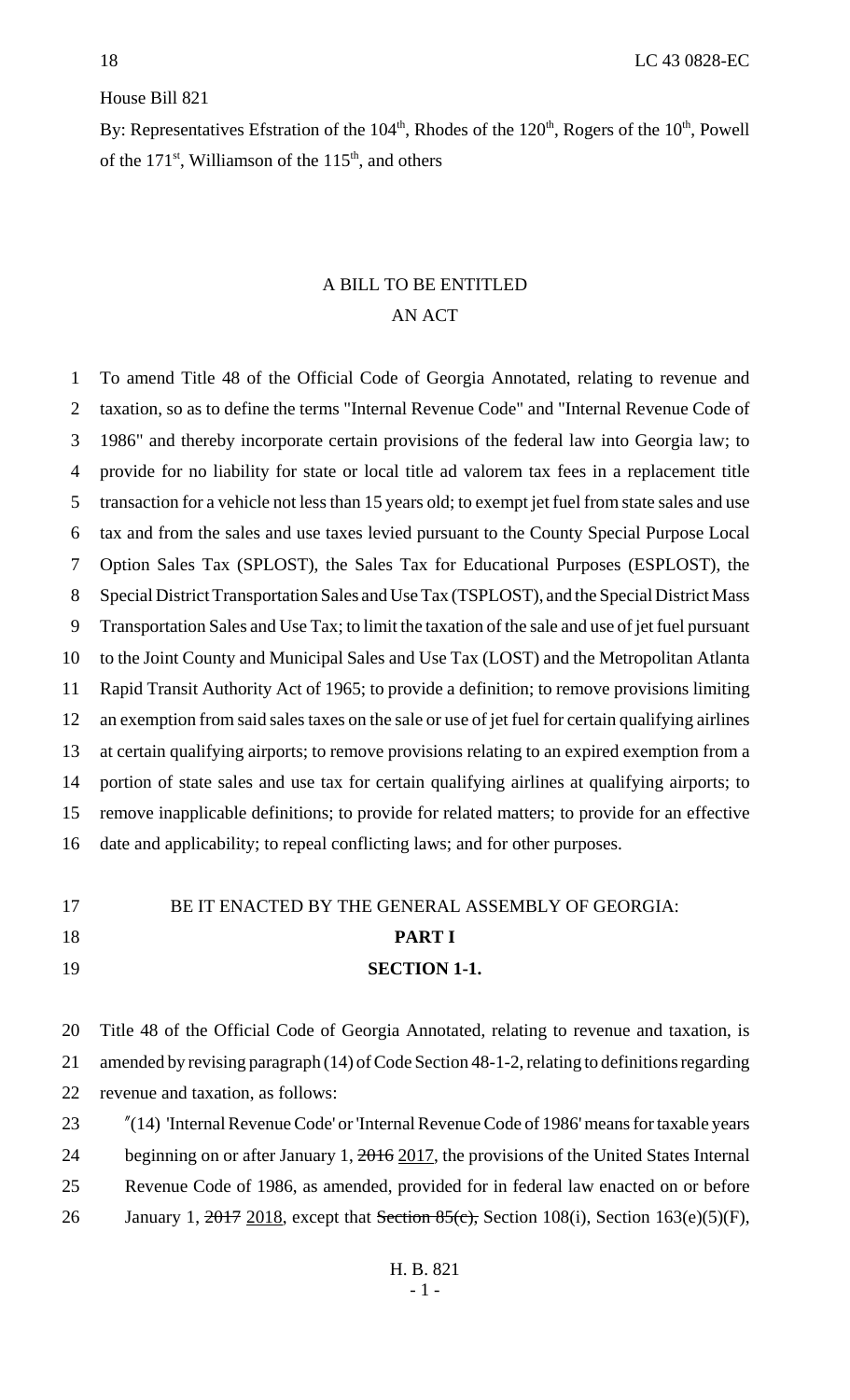27 Section 164(a)(6), Section 164(b)(6), Section 168(b)(3)(I), Section 168(e)(3)(B)(vii), 28 Section 168(e)(3)(E)(ix), Section 168(e)(8), Section 168(k) (but not excepting Section  $168(k)(2)(A)(i)$ , Section  $168(k)(2)(D)(i)$ , and Section  $168(k)(2)(E)$ ), Section 168(m), Section 168(n), Section 172(b)(1)(H), Section 172(b)(1)(J), Section 172(j), Section 179(d)(1)(B)(ii), Section 179(f), Section 199, Section 810(b)(4), Section 1400L, Section 1400N(d)(1), Section 1400N(f), Section 1400N(j), Section 1400N(k), and Section 1400N(o) of the Internal Revenue Code of 1986, as amended, shall be treated as if they were not in effect, and except that Section 168(e)(7), Section 172(b)(1)(F), and Section 172(i)(1), and Section 1221 of the Internal Revenue Code of 1986, as amended, shall be treated as they were in effect before the 2008 enactment of federal Public Law 110-343, and except that Section 163(i)(1) of the Internal Revenue Code of 1986, as amended, shall be treated as it was in effect before the 2009 enactment of federal Public Law 111-5, and except that Section 13(e)(4) of 2009 federal Public Law 111-92 shall be treated as 40 if it was not in effect, and except that Section 118 of the Internal Revenue Code of 1986, as amended, shall be treated as it was in effect before the 2017 enactment of federal Public Law 115-97, and except that the limitations provided in Section 179(b)(1) shall be \$250,000.00 for tax years beginning in 2010, shall be \$250,000.00 for tax years beginning in 2011, shall be \$250,000.00 for tax years beginning in 2012, shall be \$250,000.00 for tax years beginning in 2013, and shall be \$500,000.00 for tax years beginning in 2014, and except that the limitations provided in Section 179(b)(2) shall be \$800,000.00 for tax years beginning in 2010, shall be \$800,000.00 for tax years beginning in 2011, shall be \$800,000.00 for tax years beginning in 2012, shall be \$800,000.00 for tax years beginning in 2013, and shall be \$2 million for tax years beginning in 2014, and provided that Section 1106 of federal Public Law 112-95 as amended by federal Public Law 113-243 shall be treated as if it is in effect, except the phrase 'Code Section 48-2-35 (or, if later, November 15, 2015)' shall be substituted for the phrase 'section 6511(a) of such Code (or, if later, April 15, 2015),' and notwithstanding any other provision in this title, no interest shall be refunded with respect to any claim for refund filed pursuant to Section 1106 of federal Public Law 112-95, and provided that subsection (b) of Section 3 of federal Public Law 114-292 shall be treated as if it is in effect, except the phrase 'Code Section 48-2-35' shall be substituted for the phrase 'section 6511(a) of the Internal Revenue Code of 1986' and the phrase 'such section' shall be substituted for the phrase 'such subsection.' In the event a reference is made in this title to the Internal Revenue Code or the Internal Revenue Code of 1954 as 61 it existed on a specific date prior to January 1,  $2017 - 2018$ , the term means the provisions of the Internal Revenue Code or the Internal Revenue Code of 1954 as it existed on the prior date. Unless otherwise provided in this title, any term used in this title shall have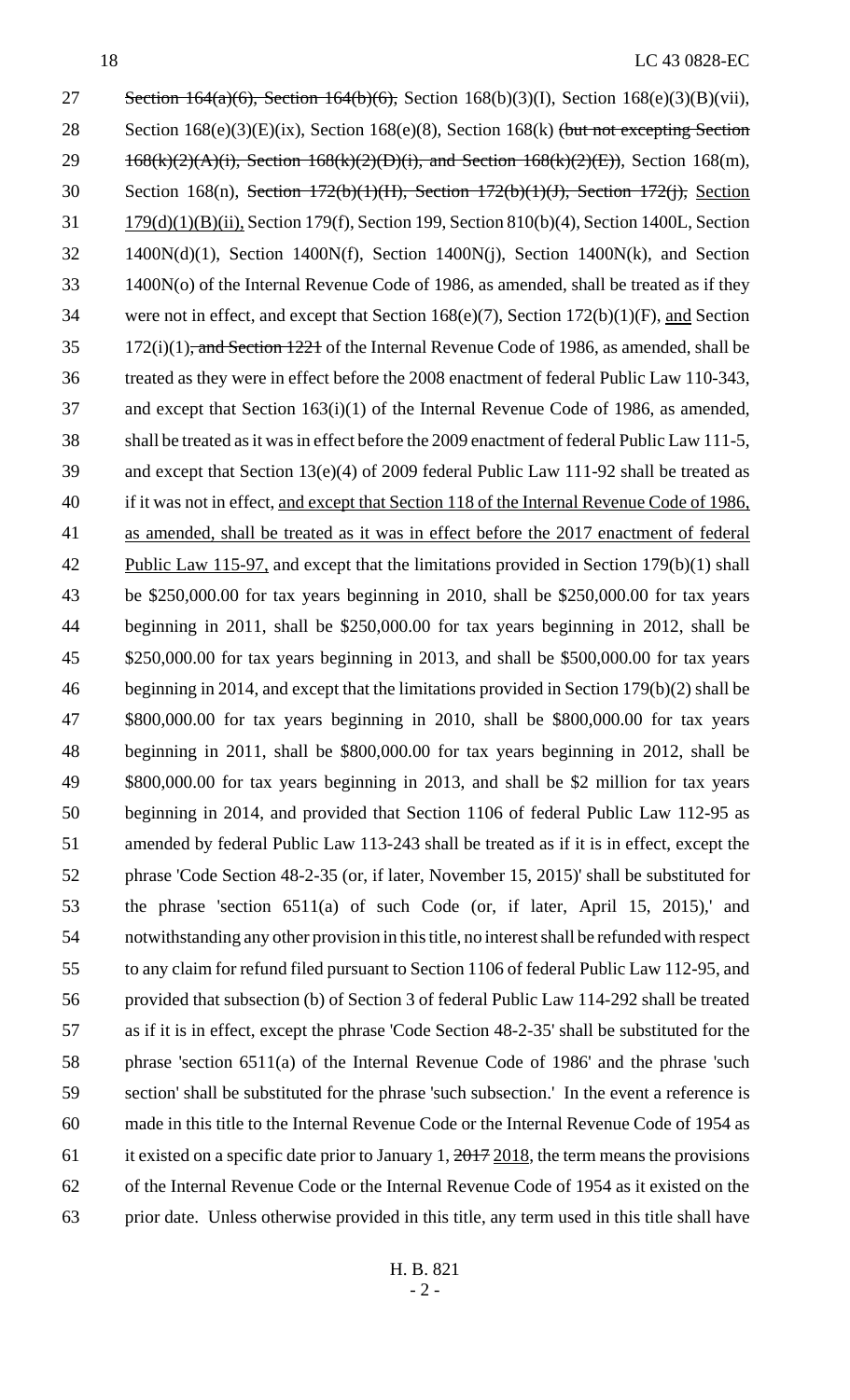the same meaning as when used in a comparable provision or context in the Internal Revenue Code of 1986, as amended. For taxable years beginning on or after January 1, 66 2016 2017, provisions of the Internal Revenue Code of 1986, as amended, which were 67 as of January 1,  $\frac{2017}{2018}$ , enacted into law but not yet effective shall become effective for purposes of Georgia taxation on the same dates upon which they become effective for federal tax purposes."

### **SECTION 1-2.**

 Said title is further amended by revising division (i) of subparagraph (A) of paragraph (7), subparagraph (A) of paragraph (8), and subparagraph (A) of paragraph (10.1) of subsection (b) of Code Section 48-7-21, relating to taxation of corporations, as follows:

 "(A)(i) Affiliated corporations which file a consolidated federal income tax return must file separate income tax returns with this state unless they have prior approval 76 or have been requested to file a consolidated return by the department. Regardless of whether or not a consolidated Georgia return is filed, each corporation's taxable income as defined in the Internal Revenue Code of 1986 as specified in subsection (a) of this Code section shall be based upon the taxable income as if the corporation had 80 filed a separate federal tax return. The commissioner shall by regulation provide the time period within which the permission must be requested. A request for permission beyond such time period will not be considered and will result in the filing of separate income tax returns for the applicable year."

 "(A) A corporation from sources outside the United States as defined in the Internal Revenue Code of 1986. For purposes of this subparagraph, dividends received by a corporation from sources outside of the United States shall include amounts treated as a dividend and income deemed to have been received under provisions of the Internal Revenue Code of 1986 by such corporation if such amounts could have been subtracted 89 from taxable income under this paragraph, had such amounts actually been received. but shall not include income specified in Section 951A of the Internal Revenue Code of 1986. The deduction provided by Section 250 shall apply to the extent the same income is included in Georgia taxable net income. Deductions, exclusions, or subtractions provided by Section 245A, Section 965, or any other section of the Internal 94 Revenue Code of 1986 shall not apply to the extent the related income has been 95 subtracted pursuant to this subparagraph. Amounts to be subtracted under this subparagraph shall include the following unless previously excluded by this 97 subparagraph, as defined by the Internal Revenue Code of 1986:

- 98 (i) Qualified electing fund income;
- (ii) Subpart F income; and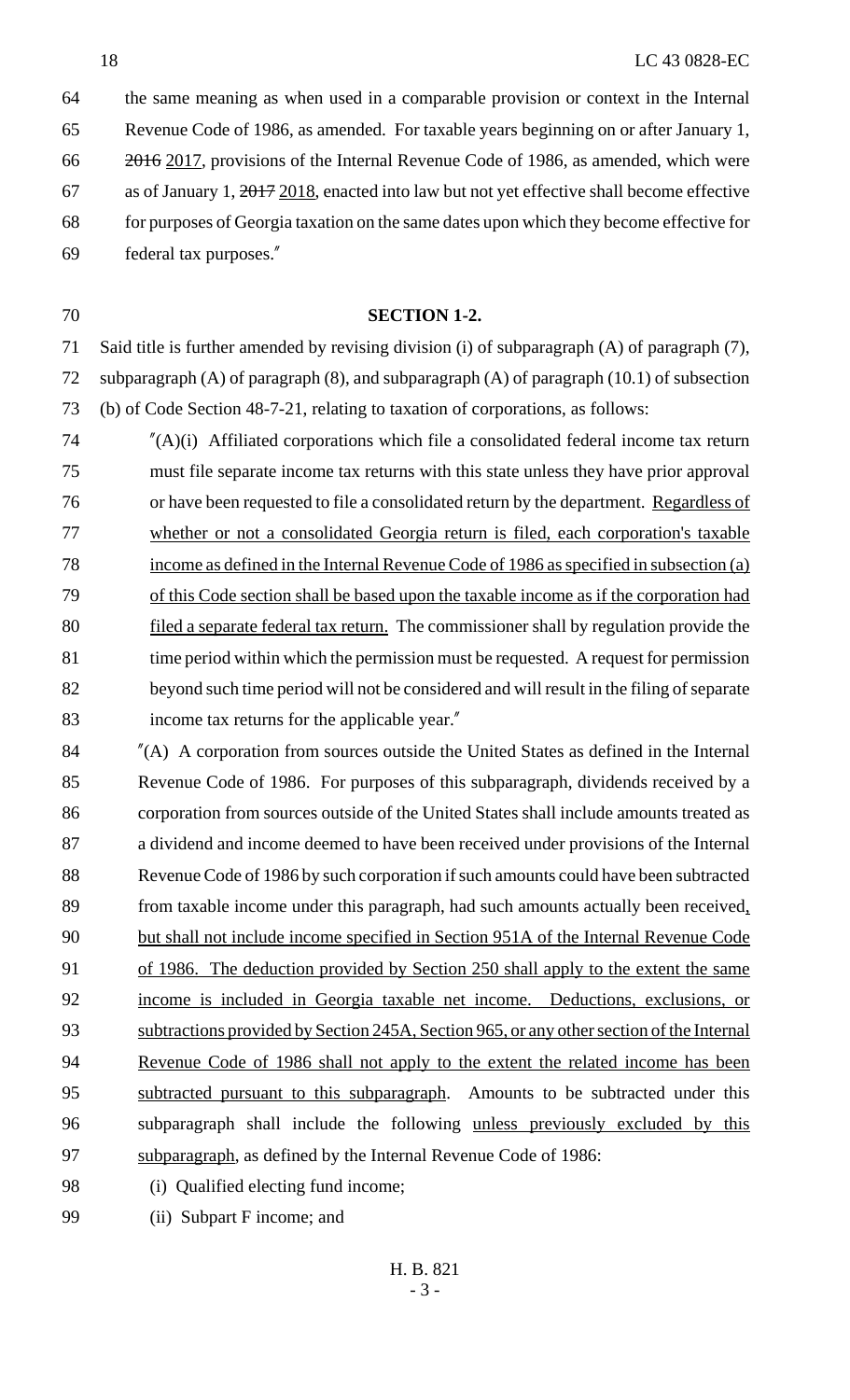(iii) Income attributable to an increase in United States property by a controlled 101 foreign corporation. The amount subtracted under this subparagraph shall be reduced by any expenses directly attributable to the dividend income; and" "(A) For any taxable year in which the taxpayer takes a federal net operating loss deduction on its federal income tax return, the amount of such deduction shall be added back to federal taxable income, and Georgia taxable net income for such taxable year shall be computed from the taxpayer's federal taxable income as so adjusted. There shall be allowed as a separate deduction from Georgia taxable net income so computed an amount equal to the aggregate of the Georgia net operating loss carryovers to such year, plus the Georgia net operating loss carrybacks to such year if such carrybacks are 111 allowed by the Internal Revenue Code of 1986. Any limitations included in the Internal 112 Revenue Code of 1986 on the amount of net operating loss that can be used in a taxable year shall be applied for purposes of this Code section; provided, however, that such limitations, including, but not limited to, the 80 percent limitation, shall be applied to Georgia taxable net income;" **SECTION 1-3.**

 Said title is further amended by adding a new paragraph to subsection (b) of Code Section 48-7-27, relating to computation of taxable income of corporations, to read as follows:

120 "(14) Georgia net operating losses shall be treated in the same manner as provided in 121 paragraph (10.1) of subsection (b) of Code Section 48-7-21 but shall be based on the income as computed pursuant to this Code section. Any limitations included in the Internal Revenue Code of 1986 on the amount of net operating loss that can be used in a taxable year shall be applied for purposes of this Code section; provided, however, that 125 such limitations, including, but not limited to, the 80 percent limitation, shall be applied 126 to Georgia taxable net income."

**PART II**

### **SECTION 2-1.**

 Said title is further amended in Chapter 5C, relating to the alternative ad valorem tax on motor vehicles, by revising paragraph (15) of subsection (d) of Code Section 48-5C-1, relating to definitions, exemption from taxation, allocation and disbursement of proceeds collected by tag agents, fair market value of vehicle appealable, and report, as follows: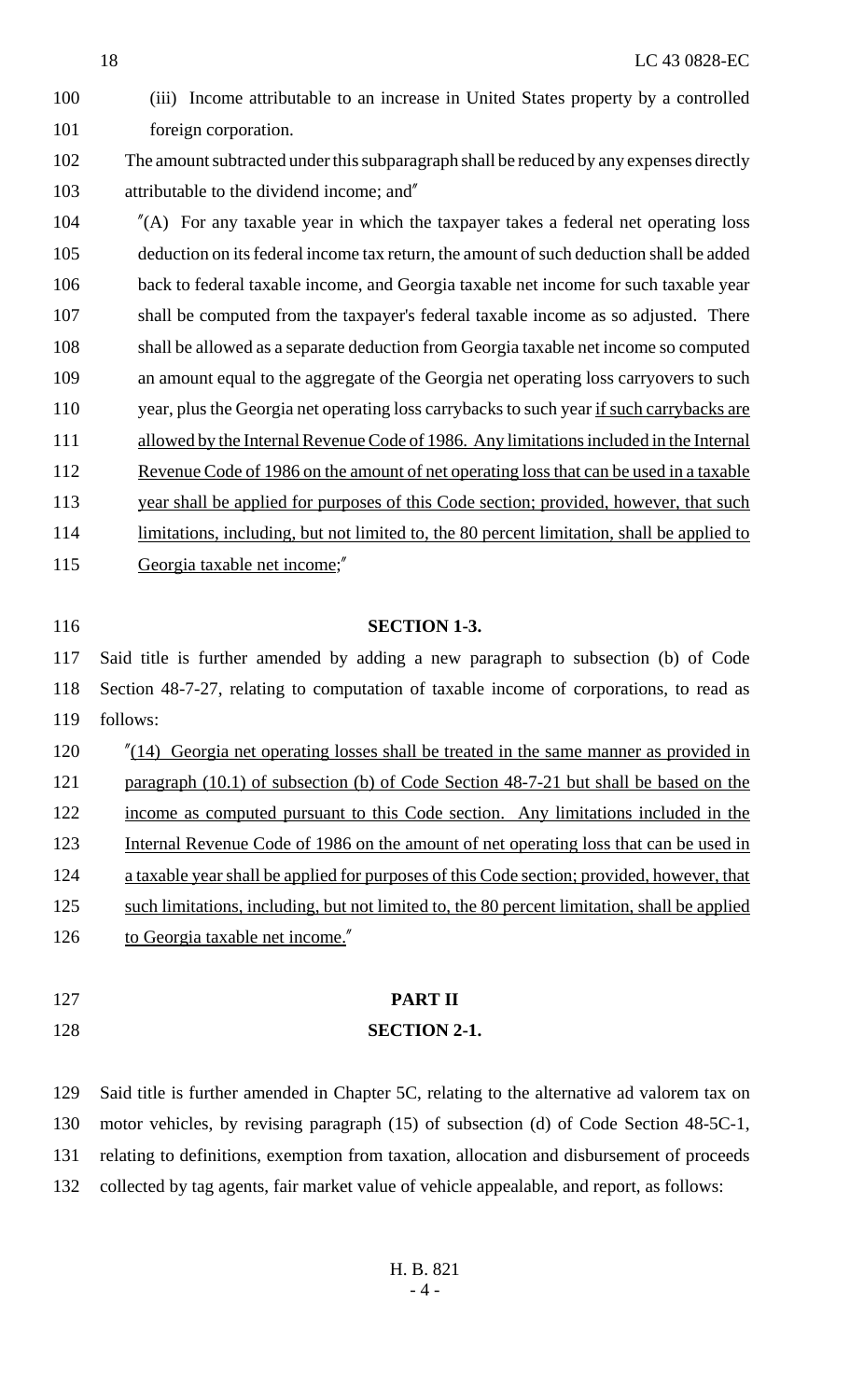- "(15) There shall be no liability for any state or local title ad valorem tax fees in any of 134 the following title transactions:
- (A) The addition or substitution of lienholders on a motor vehicle title so long as the owner of the motor vehicle remains the same;
- (B) The acquisition of a bonded title by a person or entity pursuant to Code Section 40-3-28 if the title is to be issued in the name of such person or entity;
- (C) The acquisition of a title to a motor vehicle by a person or entity as a result of the 140 foreclosure of a mechanic's lien pursuant to Code Section 40-3-54 if such title is to be issued in the name of such lienholder;
- (D) The acquisition of a title to an abandoned motor vehicle by a person or entity pursuant to Chapter 11 of Title 40 if such person or entity is a manufacturer or dealer 144 of motor vehicles and the title is to be issued in the name of such person or entity;
- (E) The obtaining of a title to a stolen motor vehicle by a person or entity pursuant to Code Section 40-3-43;
- (F) The obtaining of a title by and in the name of a motor vehicle manufacturer, licensed distributor, licensed dealer, or licensed rebuilder for the purpose of sale or resale or to obtain a corrected title, provided that the manufacturer, distributor, dealer, or rebuilder shall submit an affidavit in a form promulgated by the commissioner attesting that the transfer of title is for the purpose of accomplishing a sale or resale or to correct a title only;
- (G) The obtaining of a title by and in the name of the holder of a security interest when a motor vehicle has been repossessed after default in accordance with Part 6 of Article 9 of Title 11 if such title is to be issued in the name of such security interest holder;
- (H) The obtaining of a title by a person or entity for purposes of correcting a title,
- changing an odometer reading, or removing an odometer discrepancy legend, provided 158 that, subject to subparagraph (F) of this paragraph, title is not being transferred to 159 another person or entity; and
- (I) The obtaining of a title by a person who pays state and local title ad valorem tax 161 fees on a motor vehicle and subsequently moves out of this state but returns and applies 162 to retitle such vehicle in this state; and
- 163 (J) The obtaining of a replacement title on a vehicle that is not less than 15 years old
- 164 upon sufficient proof provided to the commissioner that such title no longer exists."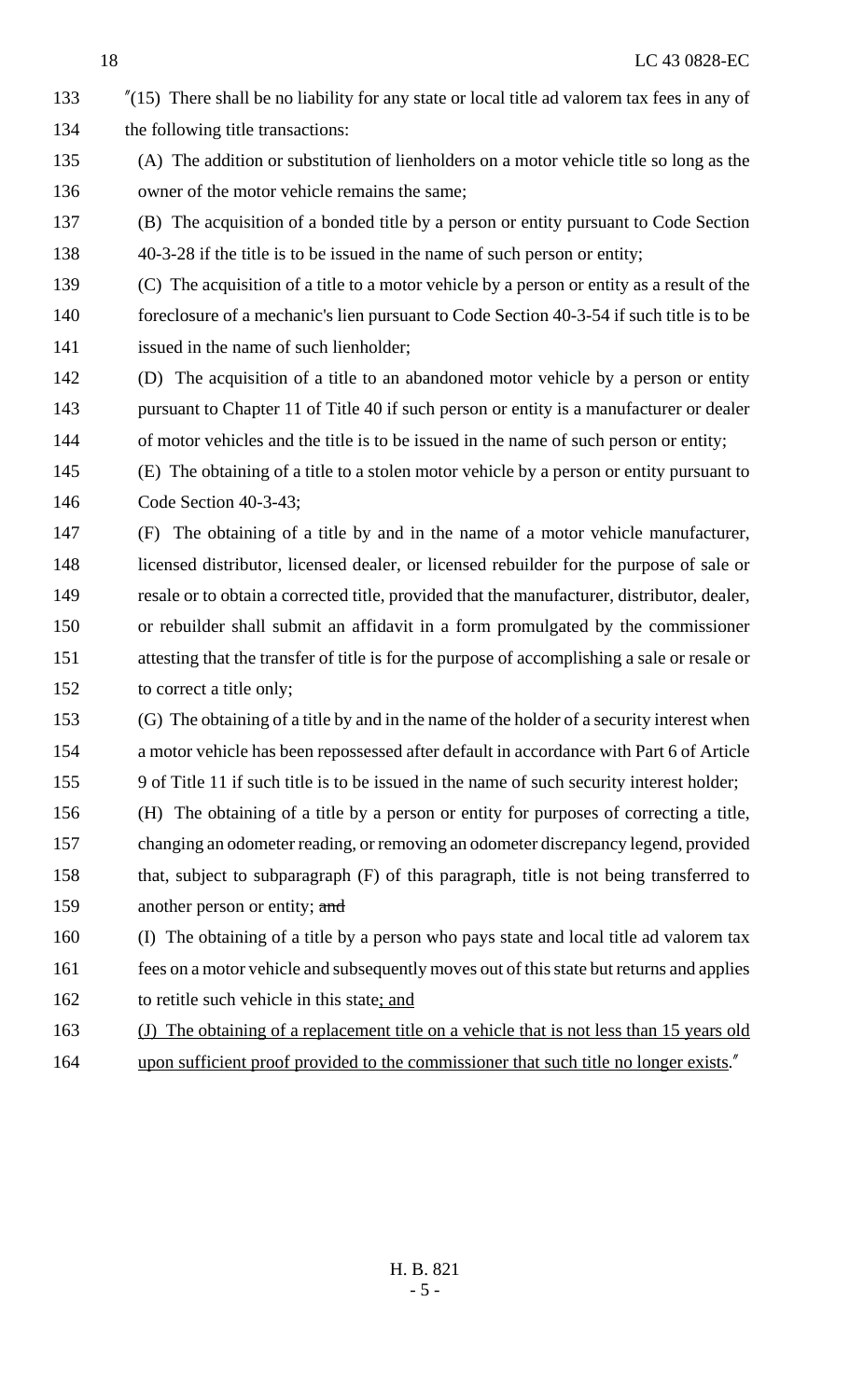18 LC 43 0828-EC 165 **PART III** 166 **SECTION 3-1.** 167 Said title is further amended in Chapter 8, relating to sales and use taxes, by adding a new 168 paragraph to Code Section 48-8-2, relating to definitions, to read as follows: 169 "(16.1) 'Jet fuel' means any form of fuel that is designed for or used in the operation of 170 aircraft powered by jet turbine or turboprop engines, including but not limited to Jet-A, 171 and excludes aviation gasoline designed for or used in piston engines, including but not 172 limited to avgas." 173 **SECTION 3-2.** 174 Said chapter is further amended in Code Section 48-8-3, relating to exemptions from state 175 sales and use taxes, by revising paragraph (33.1) as follows: 176  $\frac{\pi}{33.1}(A)$  The sale or use of jet fuel to or by a qualifying airline at a qualifying airport, 177 to the extent provided in subparagraphs  $(B)$  and  $(C)$  of this paragraph. 178 (B) For the period of time beginning July 1, 2012, and ending on June 30, 2015, the 179 sale or use of jet fuel to or by a qualifying airline at a qualifying airport shall be exempt 180 from 1 percent of the 4 percent state sales and use tax. 181  $\left($ C) The sale or use of jet fuel to or by a qualifying airline at a qualifying airport shall 182 be exempt at all times from the sales or use tax levied and imposed as authorized 183 pursuant to Part 1 of Article 3 of this chapter. As used in this subparagraph, the term 184 'qualifying airport' means any airport in this state that has had more than 750,000 185 takeoffs and landings during a calendar year, and the term 'qualifying airline' shall have 186 the same meaning as set forth in subparagraph (E) of this paragraph. 187 (D) Except as provided for in subparagraph (C) of this paragraph, this exemption shall 188 not apply to any other local sales and use tax levied or imposed at any time in any area 189 consisting of less than the entire state, however authorized, not to exceed the rate at 190 which such taxes were levied as of January 1, 2014, including, but not limited to, such 191 taxes authorized by or pursuant to Section 25 of an Act approved March 10, 1965 (Ga. 192 L. 1965, p. 2243), as amended, the 'Metropolitan Atlanta Rapid Transit Authority Act 193 of 1965,' or such taxes as authorized by or pursuant to Part 2 of Article 3 or Article 2, 194  $2A$ , or 4 of this chapter. 195 (E) For purposes of subparagraph (B) of this paragraph and paragraph (2) of subsection 196 (d) of Code Section 48-8-241, a 'qualifying airline' shall mean any person which is 197 authorized by the Federal Aviation Administration or appropriate agency of the United 198 States to operate as an air carrier under an air carrier operating certificate and which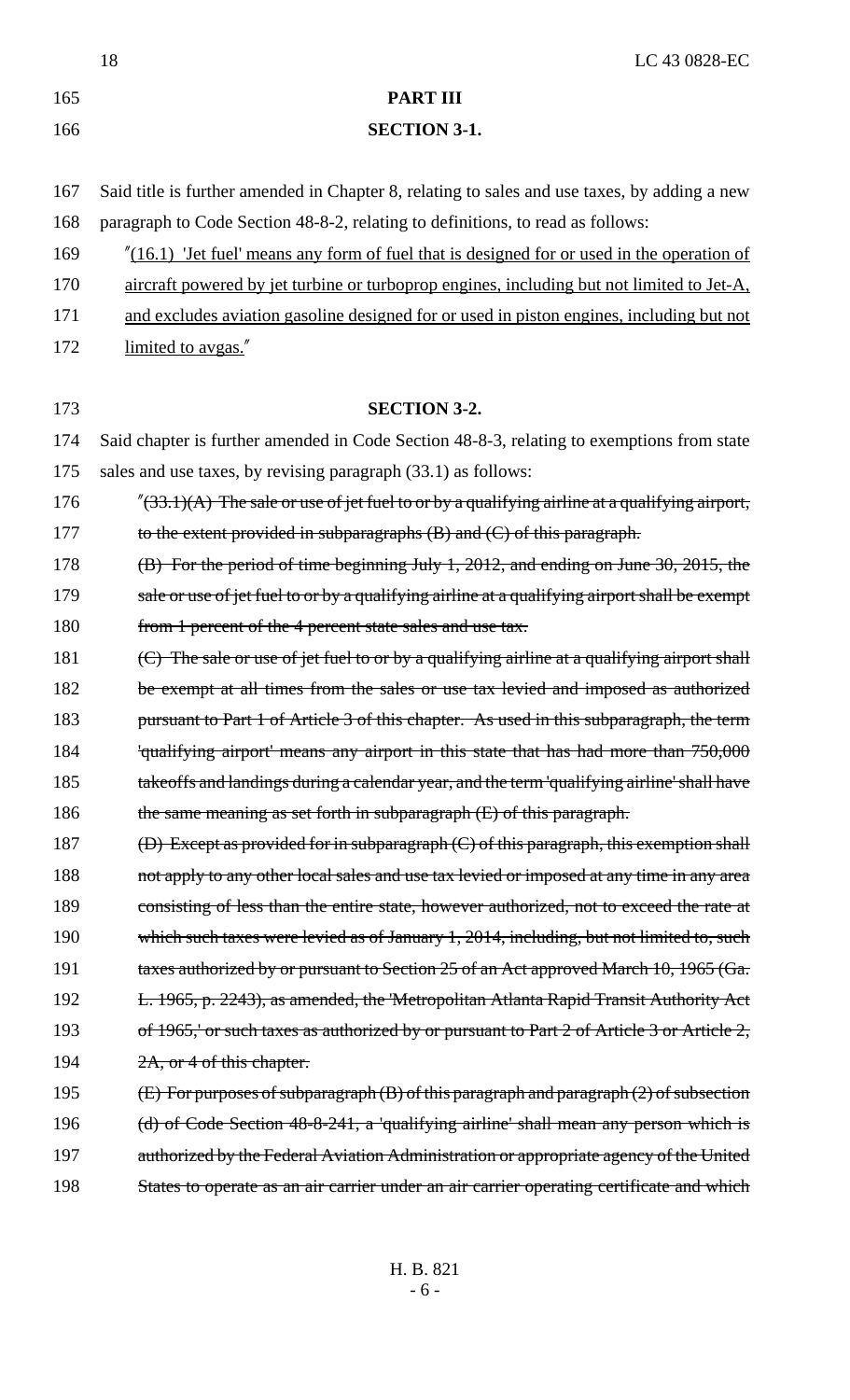199 provides regularly scheduled flights for the transportation of passengers or cargo for 200 hire. 201 (F) For purposes of subparagraph (B) of this paragraph and paragraph (2) of subsection 202 (d) of Code Section 48-8-241, the term 'qualifying airport' means a certificated air 203 carrier airport in Georgia. 204 (G) On or after July 1, 2017, revenue derived from the levy of sales and use taxes on 205 jet fuel shall be used for a state aviation program or airport related purposes to the 206 extent required to comply with 49 U.S.C. Sections 47107(b) and 47113. Any portion 207 of such revenue so derived which is in excess of the amount required for purposes of 208 such compliance with federal law may be appropriated by the General Assembly for 209 other purposes. 210 (H) The commissioner shall adopt rules and regulations to carry out the provisions of 211 this paragraph;" 212 **SECTION 3-3.** 213 Said chapter is further amended by adding a new Code section to read as follows: 214 "48-8-3.5. 215 (a)(1) The sale or use of jet fuel that is pumped into an aircraft in this state shall be 216 exempt from all sales and use taxes except as provided in subsection (b) of this Code 217 section. 218 (2) The sale or use of jet fuel that is not pumped into an aircraft in this state shall be 219 exempt from 1 percent of the 4 percent state sales and use tax and all other sales and use 220 taxes except as provided in subsection (b) of this Code section. 221 (b) The sale or use of jet fuel shall be subject to any tax imposed pursuant to: 222 (1) Article 2 of this chapter in the jurisdictions in which such tax was levied on jet fuel 223 on December 30, 1987, provided that the rate shall not exceed the rate that was in effect 224 on December 30, 1987; 225 (2) Section 25 of an Act approved March 10, 1965 (Ga. L. 1965, p. 2243), as amended, 226 the Metropolitan Atlanta Rapid Transit Authority Act of 1965, in the jurisdictions in 227 which such tax was levied on jet fuel on December 30, 1987, provided that the rate shall 228 not exceed the rate that was in effect on December 30, 1987; or 229 (3) Both paragraph (1) and paragraph (2) of this subsection, if applicable. 230 (c) To the extent required to comply with 49 U.S.C. Sections 47107(b) and 47113, revenue 231 derived from the levy of sales and use taxes on jet fuel and other fuels sold or used at an 232 airport for aviation purposes shall be used for a state aviation program or airport related 233 purposes. Any portion of such revenue so derived which is not required or exceeds the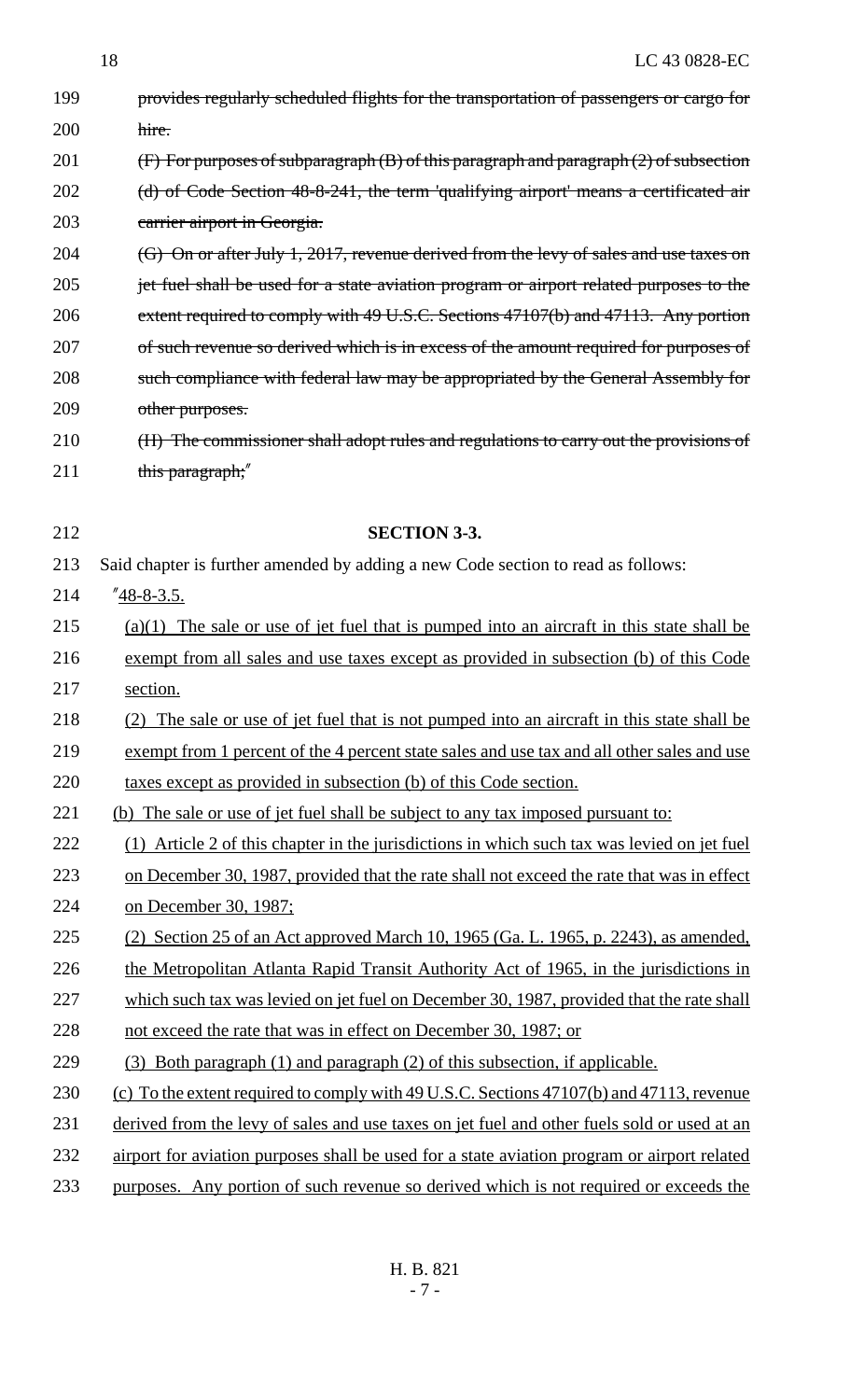18 LC 43 0828-EC

- amount required for purposes of such compliance with federal law may be appropriated for 235 other purposes as provided by law."
- 

### **SECTION 3-4.**

 Said chapter is further amended by revising Code Section 48-8-6, relating to prohibition of political subdivisions from imposing various taxes, ceiling on local sales and use taxes, and

- taxation of mobile telecommunications, as follows:
- "48-8-6.

 (a) There shall not be imposed in any jurisdiction in this state or on any transaction in this state local sales taxes, local use taxes, or local sales and use taxes in excess of 2 percent. For purposes of this prohibition, the taxes affected are any sales tax, use tax, or sales and use tax which is levied in an area consisting of less than the entire state, however authorized, including such taxes authorized by or pursuant to constitutional amendment, except that the following taxes shall not count toward or be subject to such 2 percent limitation:

 (1) A sales and use tax for educational purposes exempted from such limitation under Article VIII, Section VI, Paragraph IV of the Constitution;

 (2) Any tax levied for purposes of a metropolitan area system of public transportation, as authorized by the amendment to the Constitution set out at Georgia Laws, 1964, page 1008; the continuation of such amendment under Article XI, Section I, Paragraph IV(d) of the Constitution; and the laws enacted pursuant to such constitutional amendment; provided, however, that the exception provided for under this paragraph shall only apply: 255 (A) In a county in which a tax is being imposed under subparagraph  $(a)(1)(D)$  of Code Section 48-8-111 in whole or in part for the purpose or purposes of a water capital outlay project or projects, a sewer capital outlay project or projects, a water and sewer capital outlay project or projects, water and sewer projects and costs as defined under paragraph (4) of Code Section 48-8-200, or any combination thereof and with respect to which the county has entered into an intergovernmental contract with a municipality, 261 in which the average waste-water system flow of such municipality is not less than 85 million gallons per day, allocating proceeds to such municipality to be used solely for water and sewer projects and costs as defined under paragraph (4) of Code Section 48-8-200. The exception provided for under this subparagraph shall apply only during 265 the period the tax under such subparagraph  $(a)(1)(D)$  is in effect. The exception provided for under this subparagraph shall not apply in any county in which a tax is being imposed under Article 2A of this chapter;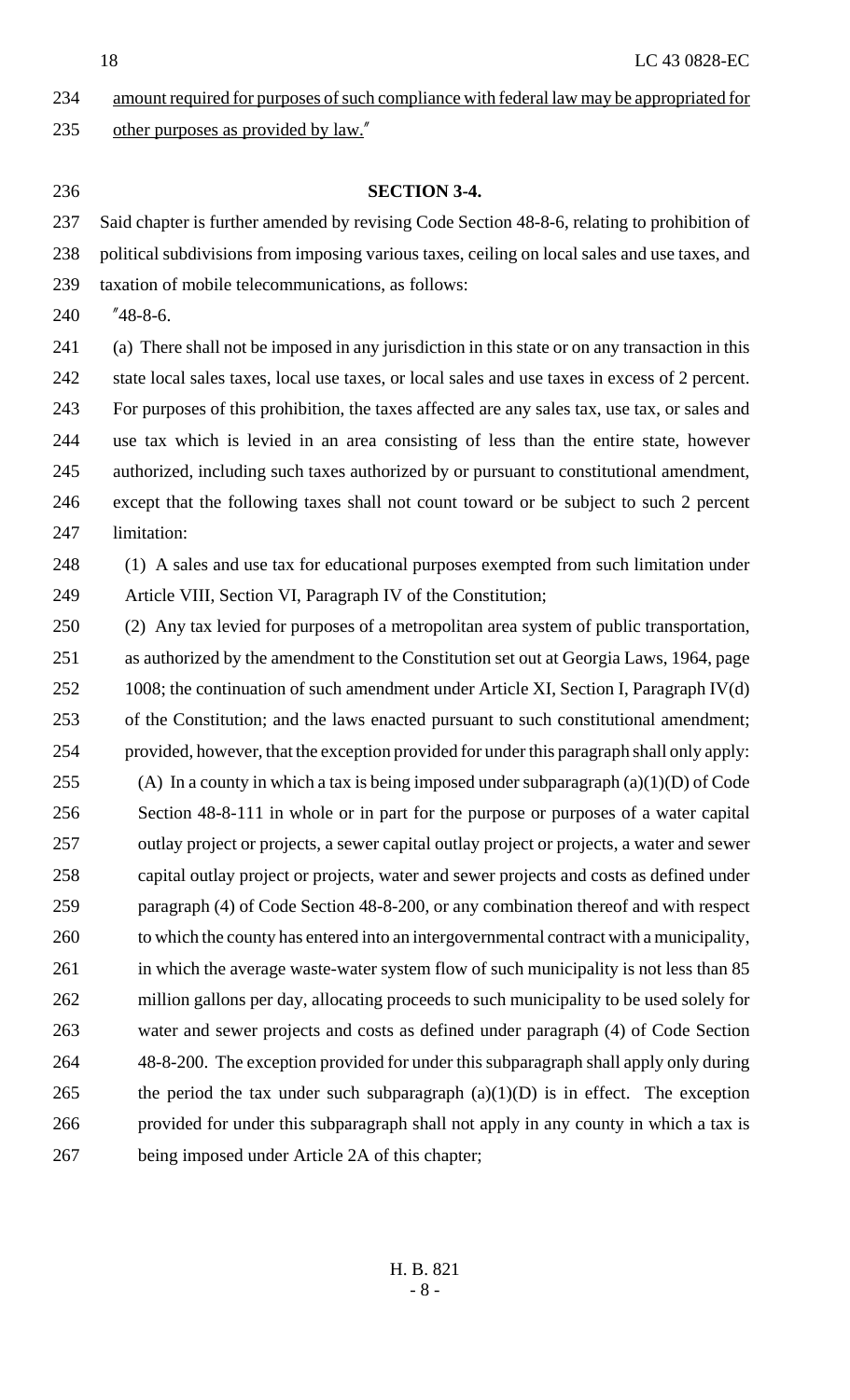- (B) In a county in which the tax levied for purposes of a metropolitan area system of public transportation is first levied after January 1, 2010, and before November 1, 2016. Such tax shall not apply to the following: 271 (i) The sale or use of jet fuel to or by a qualifying airline at a qualifying airport. For
- purposes of this division, a 'qualifying airline' means any person which is authorized by the Federal Aviation Administration or another appropriate agency of the United States to operate as an air carrier under an air carrier operating certificate and which provides regularly scheduled flights for the transportation of passengers or cargo for hire. For purposes of this division, a 'qualifying airport' means any airport in this state 277 that has had more than 750,000 takeoffs and landings during a calendar year; and
- (ii) The sale of motor vehicles; or
- (C) In a county in which a tax is levied and collected pursuant to Part 2 of Article 2A of this chapter;
- (3) In the event of a rate increase imposed pursuant to Code Section 48-8-96, only the amount in excess of the initial 1 percent sales and use tax and in the event of a newly imposed tax pursuant to Code Section 48-8-96, only the amount in excess of a 1 percent 284 sales and use tax;
- (4) A sales and use tax levied under Article 4 of this chapter;
- (5) A sales and use tax levied under Article 5 of this chapter; and
- (6) A sales and use tax levied under Article 5A of this chapter.
- If the imposition of any otherwise authorized local sales tax, local use tax, or local sales and use tax would result in a tax rate in excess of that authorized by this subsection, then such otherwise authorized tax may not be imposed.
- (b) Reserved.
- (c) Where the exception specified in paragraph (2) of subsection (a) of this Code section
- applies, the tax imposed under subparagraph (a)(1)(D) of Code Section 48-8-111 shall not 294 apply to:
- 
- 295 (1) Reserved; and
- 296  $(2)$  The to the sale of motor vehicles.

 (c.1) Where the exception specified in paragraph (2) of subsection (a) of this Code section applies, on and after July 1, 2007, the aggregate amount of all excise taxes imposed under paragraph (5) of subsection (a) of Code Section 48-13-51 and all sales and use taxes shall not exceed 14 percent.

- (d) Notwithstanding any law or ordinance to the contrary, any tax, charge, or fee levied by any political subdivision of this state and applicable to mobile telecommunications services, as defined in Section 124(7) of the federal Mobile Telecommunications Sourcing Act, 4 U.S.C. Section 124(7), shall apply only if the customer's place of primary use is
	- H. B. 821 - 9 -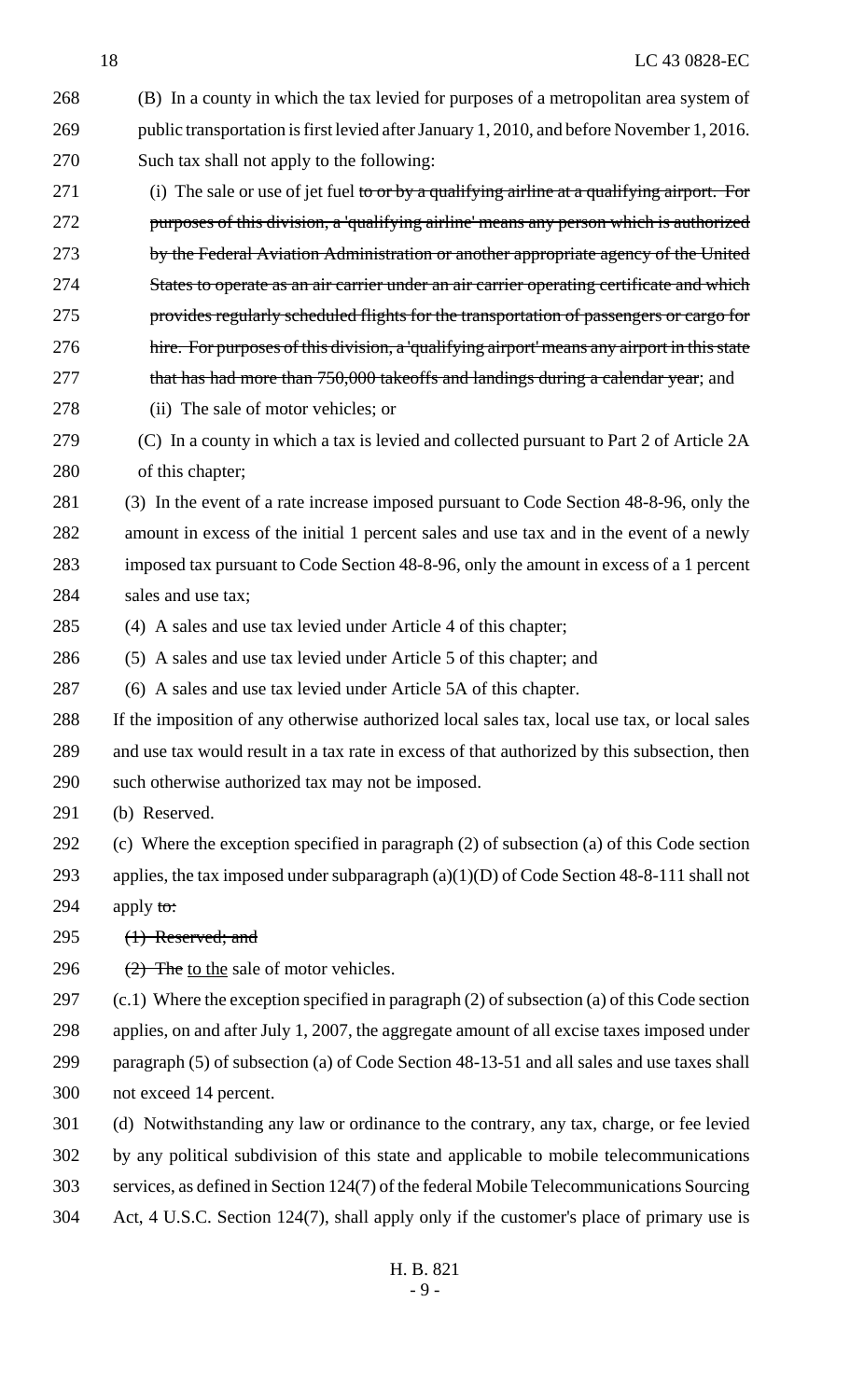located within the boundaries of the political subdivision levying such local tax, charge,

or fee. For purposes of this subsection, the provisions of Code Section 48-8-13 shall apply

- in the same manner and to the same extent as such provisions apply to the tax levied by
- Code Section 48-8-1 on mobile telecommunications services. This subsection shall not be
- construed to authorize the imposition of any tax, charge, or fee."
- 

### **SECTION 3-5.**

Said chapter is further amended by revising Code Section 48-8-82, relating to authorization

of counties and municipalities to impose joint sales and use tax, rate, applicability to sales

of motor fuels and food and beverages, as follows:

"48-8-82.

 (a) When the imposition of a joint county and municipal sales and use tax is authorized according to the procedures provided in this article within a special district, the county whose geographical boundary is conterminous with that of the special district and each qualified municipality located wholly or partially within the special district shall levy a 319 joint sales and use tax at the rate of 1 percent, except as provided in subsection (b) of this Code section. Except as to rate, the joint tax shall correspond to the tax imposed and administered by Article 1 of this chapter. No item or transaction which is not subject to taxation by Article 1 of this chapter shall be subject to the tax levied pursuant to this article, 323 except that the joint tax provided in this article shall be applicable to sales.

 (1) Sales of motor fuels as prepaid local tax as that term is defined in Code Section 48-8-2 and shall be applicable to the sale;

 (2) The sale of food and food ingredients and alcoholic beverages only to the extent provided for in paragraph (57) of Code Section 48-8-3; and

 (3) The sale or use of jet fuel, as such term is defined in Code Section 48-8-2, only to the extent provided for in Code Section 48-8-3.5.

(b) On or after July 1, 2015, such joint sales and use tax levied on sales of motor fuels as

defined in Code Section 48-9-2 shall be at the rate of 1 percent of the retail sales price of

the motor fuel which is not more than \$3.00 per gallon; provided, however, that in any

consolidated government levying a joint sales and use tax at 2 percent pursuant to Code

- Section 48-8-96, on or after July 1, 2015, any such joint sales and use tax levied on sales
- of motor fuels as defined in Code Section 48-9-2 shall be at the rate of 2 percent of the
- retail sales price of the motor fuel which is not more than \$3.00 per gallon."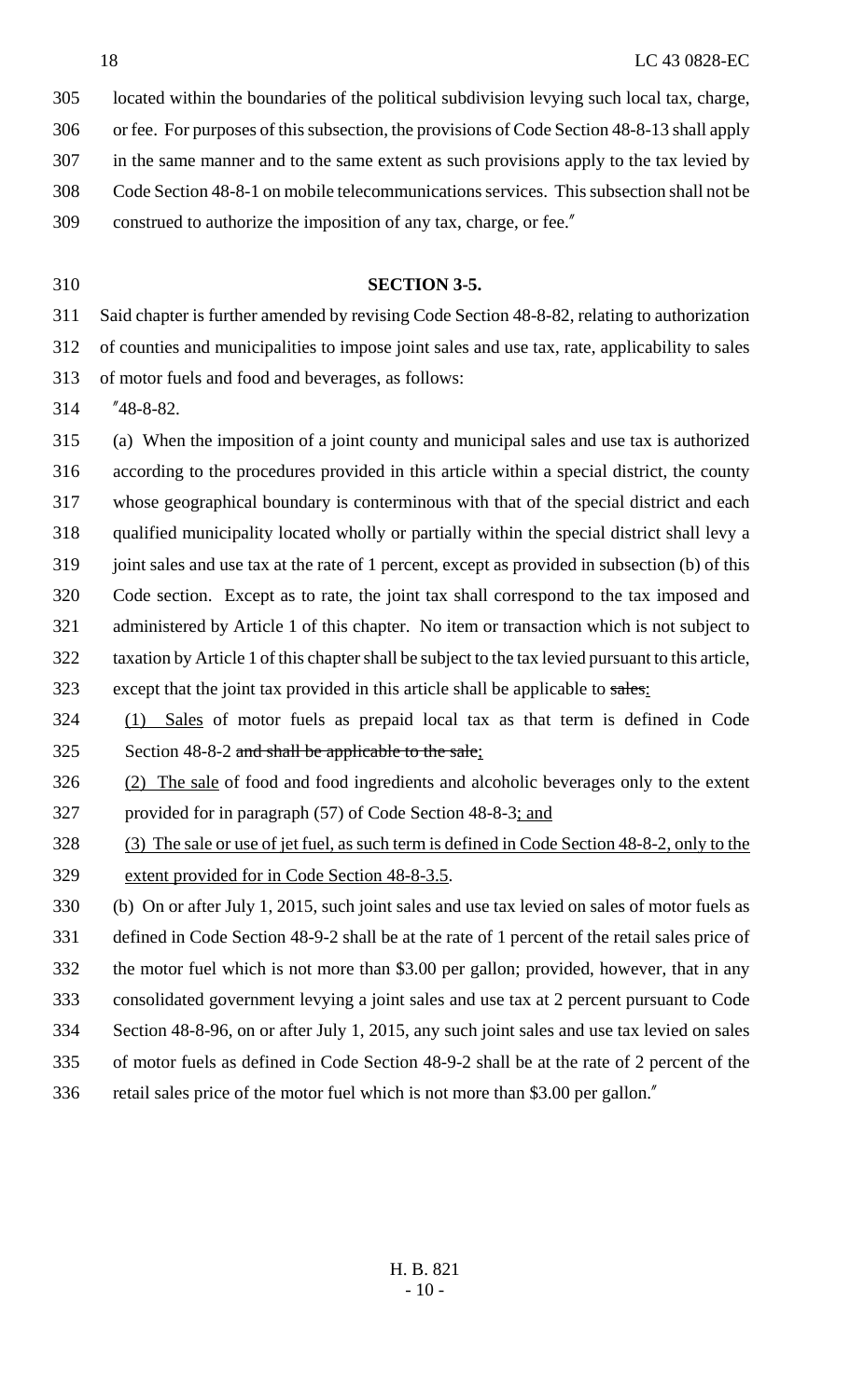| 339 | districts and tax rate for the Special District Transportation Sales and Use Tax (TSPLOST),                |
|-----|------------------------------------------------------------------------------------------------------------|
| 340 | by revising subsection (d) as follows:                                                                     |
| 341 | $^{\prime\prime}$ (d) Except as otherwise provided in subsection (e) of this Code section, any tax imposed |
| 342 | under this article shall be at the rate of 1 percent. Except as to rate, a tax imposed under               |
| 343 | this article shall correspond to the tax imposed by Article 1 of this chapter. No item or                  |
| 344 | transaction which is not subject to taxation under Article 1 of this chapter shall be subject              |
| 345 | to a tax imposed under this article, except that and a tax imposed under this article shall not            |
| 346 | apply to:                                                                                                  |
| 347 | (1) The sale or use of any type of fuel used for off-road heavy-duty equipment, off-road                   |
| 348 | farm or agricultural equipment, or locomotives;                                                            |
| 349 | (2) The sale or use of jet fuel to or by a qualifying airline at a qualifying airport as such              |
| 350 | term is defined in Code Section 48-8-2;                                                                    |
| 351 | (3) The sale or use of fuel that is used for propulsion of motor vehicles on the public                    |
| 352 | highways. For purposes of this paragraph, a motor vehicle means a self-propelled vehicle                   |
| 353 | designed for operation or required to be licensed for operation upon the public highways;                  |
| 354 | (4) The sale or use of energy used in the manufacturing or processing of tangible goods                    |
| 355 | primarily for resale; or                                                                                   |
| 356 | (5) Motor fuel as defined under paragraph (9) of Code Section 48-9-2 for public mass                       |
| 357 | transit.                                                                                                   |
| 358 | The tax imposed pursuant to this article shall only be levied on the first \$5,000.00 of any               |
| 359 | transaction involving the sale or lease of a motor vehicle. The tax imposed pursuant to this               |
| 360 | article shall be subject to any sales and use tax exemption which is otherwise imposed by                  |
| 361 | law; provided, however, that the tax levied by this article shall be applicable to the sale of             |
| 362 | food and food ingredients as provided for in paragraph (57) of Code Section 48-8-3."                       |
|     |                                                                                                            |
| 363 | <b>SECTION 3-7.</b>                                                                                        |
| 364 | Said chapter is further amended by revising Code Section 48-8-269, relating to exemption                   |
| 365 | from taxation pursuant to the Special District Mass Transportation Sales and Use Tax, as                   |
| 366 | follows:                                                                                                   |
| 367 | "48-8-269.                                                                                                 |
| 368 | (a) Except as to rate, a tax imposed under this part shall correspond to the tax imposed by                |
| 369 | Article 1 of this chapter. No item or transaction which is not subject to taxation under                   |
| 370 | Article 1 of this chapter shall be subject to a tax imposed under this part, except that and               |
| 371 | a tax imposed under this part shall not apply to:                                                          |
|     |                                                                                                            |

Said chapter is further amended in Code Section 48-8-241, relating to creation of special

**SECTION 3-6.**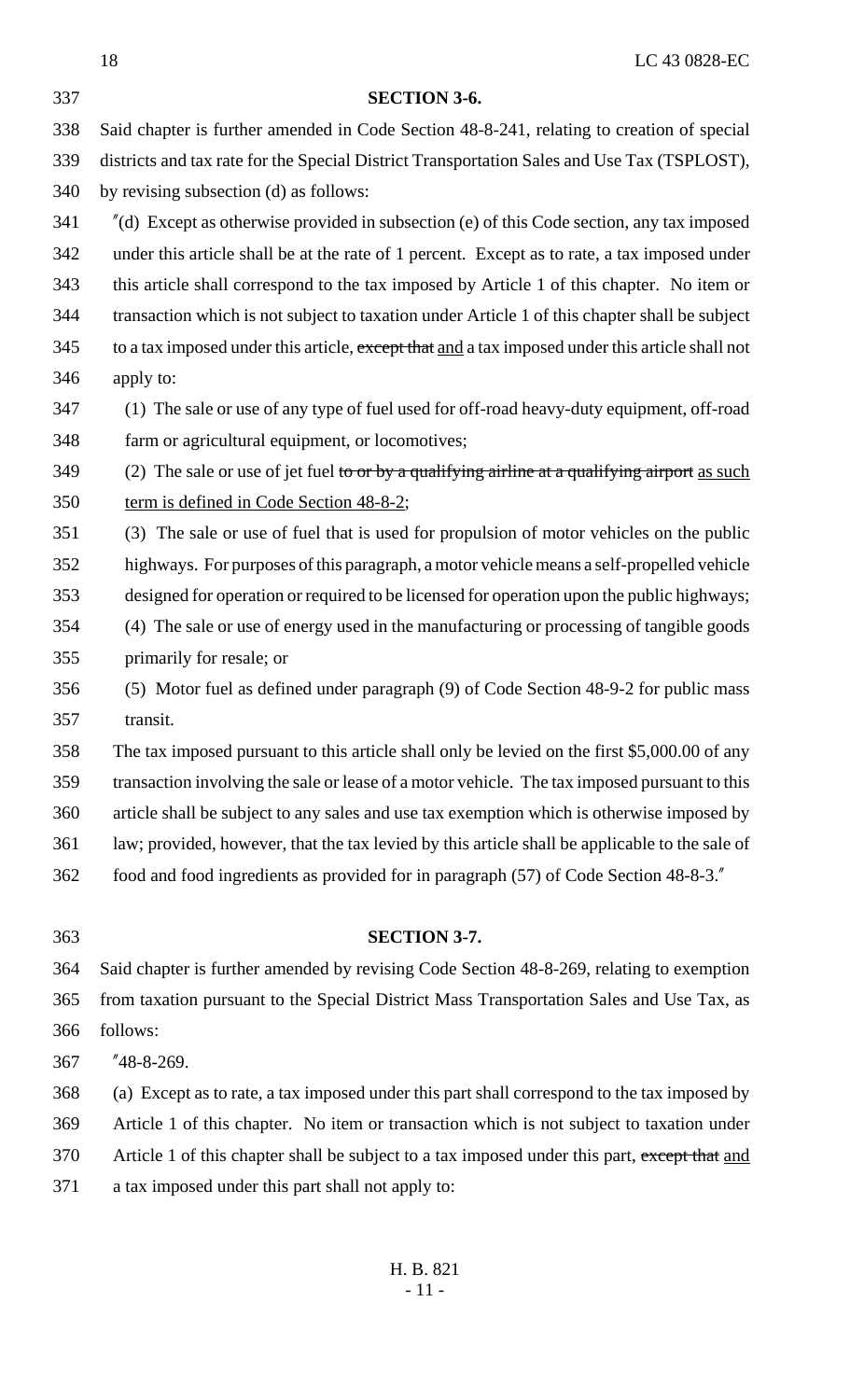| 372 | (1) The sale or use of any type of fuel used for off-road heavy-duty equipment, off-road        |
|-----|-------------------------------------------------------------------------------------------------|
| 373 | farm or agricultural equipment, or locomotives;                                                 |
| 374 | (2) The sale or use of jet fuel to or by a qualifying airline at a qualifying airport as such   |
| 375 | term is defined in Code Section 48-8-2;                                                         |
| 376 | (3) The sale or use of fuel that is used for propulsion of motor vehicles on the public         |
| 377 | highways;                                                                                       |
| 378 | (4) The sale or use of energy used in the manufacturing or processing of tangible goods         |
| 379 | primarily for resale;                                                                           |
| 380 | (5) The sale or use of motor fuel as defined under paragraph (9) of Code Section 48-9-2         |
| 381 | for public mass transit; or                                                                     |
| 382 | (6) The purchase or lease of any motor vehicle pursuant to Code Section 48-5C-1.                |
| 383 | (b) Except as otherwise specifically provided in this part, the tax imposed pursuant to this    |
| 384 | part shall be subject to any sales and use tax exemption which is otherwise imposed by law;     |
| 385 | provided, however, that the tax levied by this part shall be applicable to the sale of food and |
| 386 | food ingredients as provided for in paragraph (57) of Code Section 48-8-3."                     |
|     |                                                                                                 |
| 387 | <b>SECTION 3-8.</b>                                                                             |
| 388 | Said chapter is further amended by revising Code Section 48-8-269.15, relating to a tax         |
| 389 | authorized to be imposed in Metropolitan County Special Districts, as follows:                  |
| 390 | $"48-8-269.15.$                                                                                 |
| 391 | (a) Except as to rate, a tax imposed under this part shall correspond to the tax imposed by     |
| 392 | Article 1 of this chapter. No item or transaction which is not subject to taxation under        |
| 393 | Article 1 of this chapter shall be subject to a tax imposed under this part, except that and    |
| 394 | a tax imposed under this part shall not apply to:                                               |
| 395 | (1) The sale or use of any type of fuel used for off-road heavy-duty equipment, off-road        |
| 396 | farm or agricultural equipment, or locomotives;                                                 |
| 397 | (2) The sale or use of jet fuel to or by a qualifying airline at a qualifying airport as such   |
| 398 | term is defined in Code Section 48-8-2;                                                         |
| 399 | (3) The sale or use of fuel that is used for propulsion of motor vehicles on the public         |
| 400 | highways;                                                                                       |
| 401 | (4) The sale or use of energy used in the manufacturing or processing of tangible goods         |
| 402 | primarily for resale;                                                                           |
| 403 | (5) The sale or use of motor fuel as defined under paragraph (9) of Code Section 48-9-2         |
| 404 | for public mass transit; or                                                                     |
| 405 | (6) The purchase or lease of any motor vehicle pursuant to Code Section 48-5C-1.                |
| 406 | (b) Except as otherwise specifically provided in this part, the tax imposed pursuant to this    |
| 407 | part shall be subject to any sales and use tax exemption which is otherwise imposed by law;     |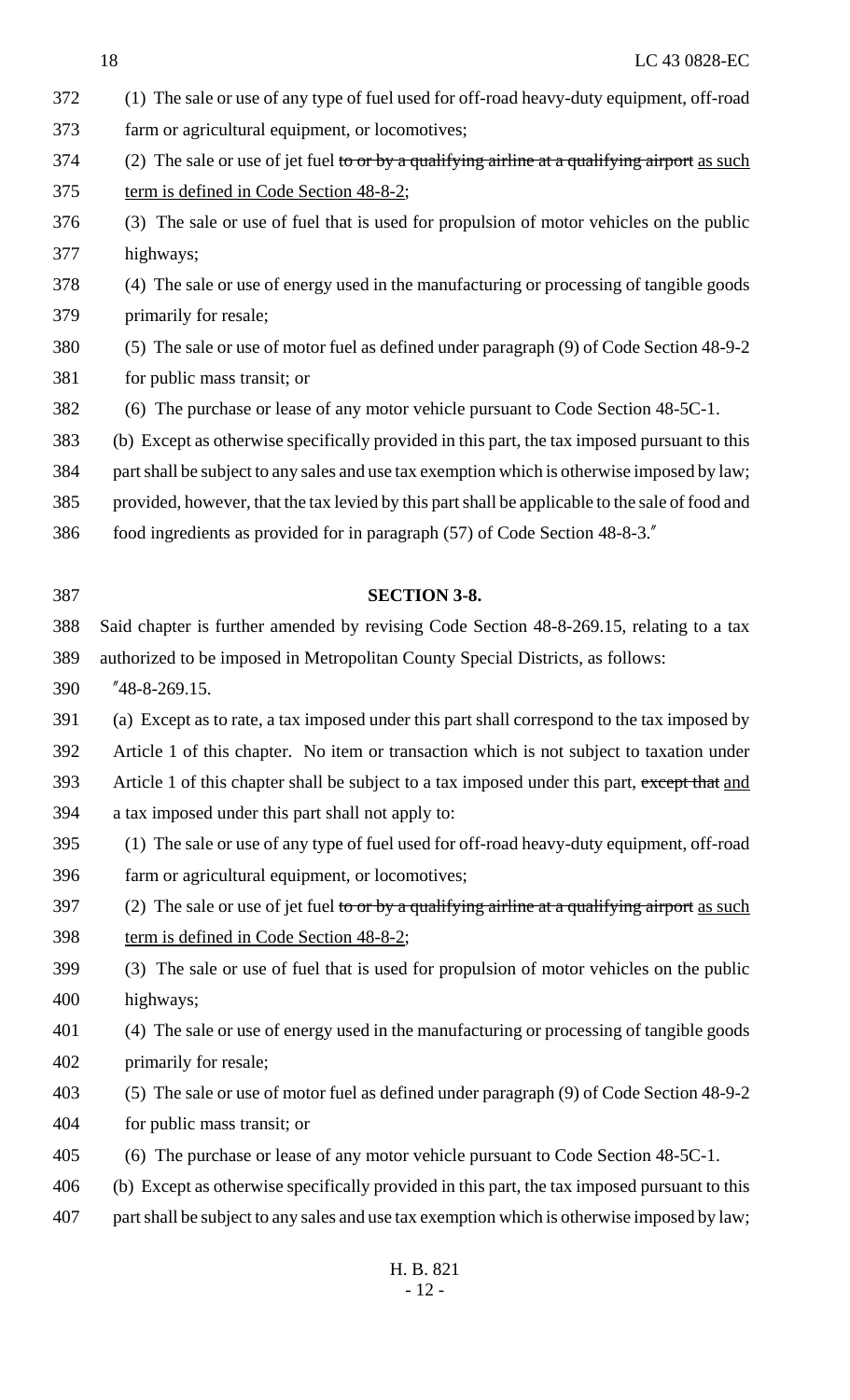18 LC 43 0828-EC

| 408 | provided, however, that the tax levied by this part shall be applicable to the sale of food and |
|-----|-------------------------------------------------------------------------------------------------|
| 409 | food ingredients as provided for in paragraph (57) of Code Section 48-8-3."                     |
|     |                                                                                                 |

| 410 | <b>SECTION 3-9.</b>                                                                             |
|-----|-------------------------------------------------------------------------------------------------|
| 411 | Said chapter is further amended by revising Code Section 48-8-269.30, relating to a tax         |
| 412 | authorized to be imposed in Metropolitan Municipality Special Districts, as follows:            |
| 413 | $"48-8-269.30.$                                                                                 |
| 414 | (a) Except as to rate, a tax imposed under this part shall correspond to the tax imposed by     |
| 415 | Article 1 of this chapter. No item or transaction which is not subject to taxation under        |
| 416 | Article 1 of this chapter shall be subject to a tax imposed under this part, except that and    |
| 417 | a tax imposed under this part shall not apply to:                                               |
| 418 | (1) The sale or use of any type of fuel used for off-road heavy-duty equipment, off-road        |
| 419 | farm or agricultural equipment, or locomotives;                                                 |
| 420 | (2) The sale or use of jet fuel to or by a qualifying airline at a qualifying airport as such   |
| 421 | term is defined in Code Section 48-8-2;                                                         |
| 422 | (3) The sale or use of fuel that is used for propulsion of motor vehicles on the public         |
| 423 | highways;                                                                                       |
| 424 | (4) The sale or use of energy used in the manufacturing or processing of tangible goods         |
| 425 | primarily for resale;                                                                           |
| 426 | (5) The sale or use of motor fuel as defined under paragraph (9) of Code Section 48-9-2         |
| 427 | for public mass transit; or                                                                     |
| 428 | (6) The purchase or lease of any motor vehicle pursuant to Code Section 48-5C-1.                |
| 429 | (b) Except as otherwise specifically provided in this part, the tax imposed pursuant to this    |
| 430 | part shall be subject to any sales and use tax exemption which is otherwise imposed by law;     |
| 431 | provided, however, that the tax levied by this part shall be applicable to the sale of food and |
| 432 | food ingredients as provided for in paragraph (57) of Code Section 48-8-3."                     |
|     |                                                                                                 |
| 433 | <b>PART IV</b>                                                                                  |
| 434 | <b>SECTION 4-1.</b>                                                                             |
| 435 | (a) This Act shall become effective upon its approval by the Governor or upon its becoming      |
| 436 | law without such approval.                                                                      |
| 437 | (b) Part I of this Act shall be applicable to all taxable years beginning on or after           |
| 438 | January 1, 2017.                                                                                |
| 439 | (c) Part II and Part III of this Act shall be effective July 1, 2018.                           |